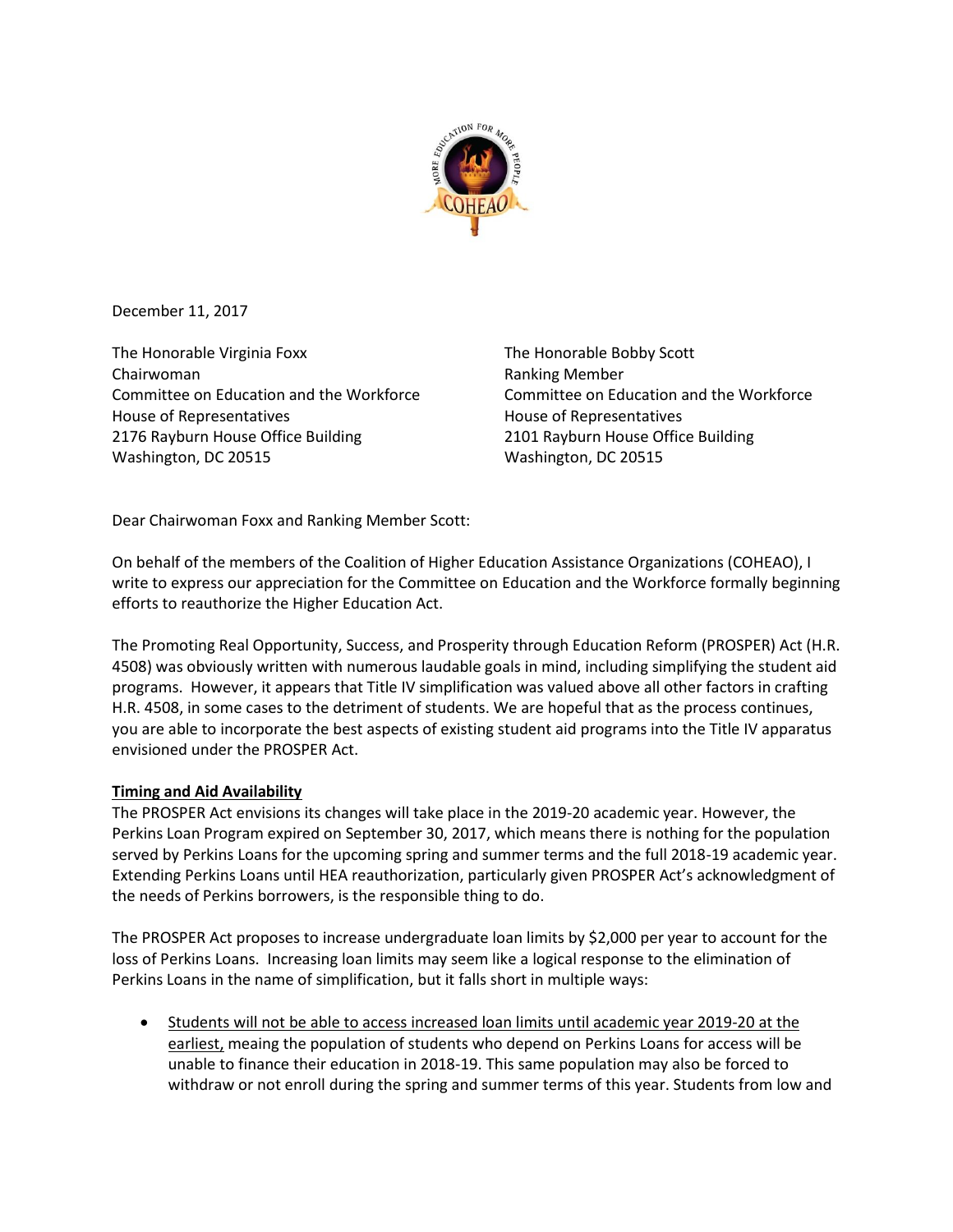moderate income should not be harmed in Academic Year 2018-19 because Congress has been unable to reauthorize HEA for the past four years.

 Simply increasing loan limits does not allow schools the flexibility to tailor these loans to each student's individual needs. As \$2,000-\$2,500 is the average Perkins Loan award, there are obviously students who need more than \$2,000 in additional funding via Federal ONE Loans. Thousands of Perkins Loans are less than \$2,000 but year, but thousands are also well above that figure—the average Perkins Loan award this year is \$2,469 and some institutions have average awards above \$4,000. This illustrates how Perkins Loans, which are limited at \$5,500 per year, are flexible to meet the specific needs of a school's students. Increasing undergraduate loan limits in a monolithic program does not provide sufficient flexibility for schools to meet the needs of all their neediest students.

In short, expanding loan limits is an inadequate solution for the elimination of Perkins Loans. This is particularly true for students in the 2018-2019 academic year.

## **Favorable Terms for Low-Income Students and High-Need Occupations**

Perkins Loans are far superior to the proposed Federal ONE Loans, which are modeled after Unsubsidized Stafford Loans. By delaying interest accrual until after graduation, Perkins Loans save student borrowers thousands of dollars compared to Federal ONE Loans. As a revolving fund, Perkins Loans can offer this benefit without an explicit government subsidy.

Perkins Loans are also targeted to students with economic need, as are Subsidized Stafford Loans, while Federal ONE Loans are available to any US student. Targeting aid to those with need—and, in the case of loan aid, offering that aid at the most favorable terms possible—has historically been the goal of the Higher Education Act.

The PROSPER Act also calls for the elimination of Public Service Loan Forgiveness (PSLF) due to concerns the program is too broad in its definition of "public service" and too costly for taxpayers. The existing cancellation benefits of the Perkins Loan Program may provide a model for offering some form of special benefits for public servants in high need professions.

Under Perkins Loans, cancellation benefits are only available to certain high need professions, such as teaching, nursing, law enforcement, and military service. However, these benefits are given on a prorated basis, which is far superior to the "all or nothing" approach of the Public Service Loan Forgiveness program.

## **Campus-Based Servicing**

The PROSPER Act calls for a wind-down of the Perkins Loan Program. In addition to losing an important source of aid for students, borrowers will also lose the key benefit of campus-based servicing if the program is eliminated. As schools have been responsible for the administration of all aspects of Perkins Loans, including servicing and collections, the individuals on campus responsible for student loan repayment have become a valued source of information and assistance for all student loan programs.

Short of the extension of Perkins Loans, COHEAO strongly encourages the Committee to consider ways to incorporate campus-based servicing and alumni loan-based counseling into its final bill. As schools will be more accountable for loan repayment under the PROSPER Act, it is critical for the bill to allow schools to take a much more active role with loan servicing, including self-servicing loans for select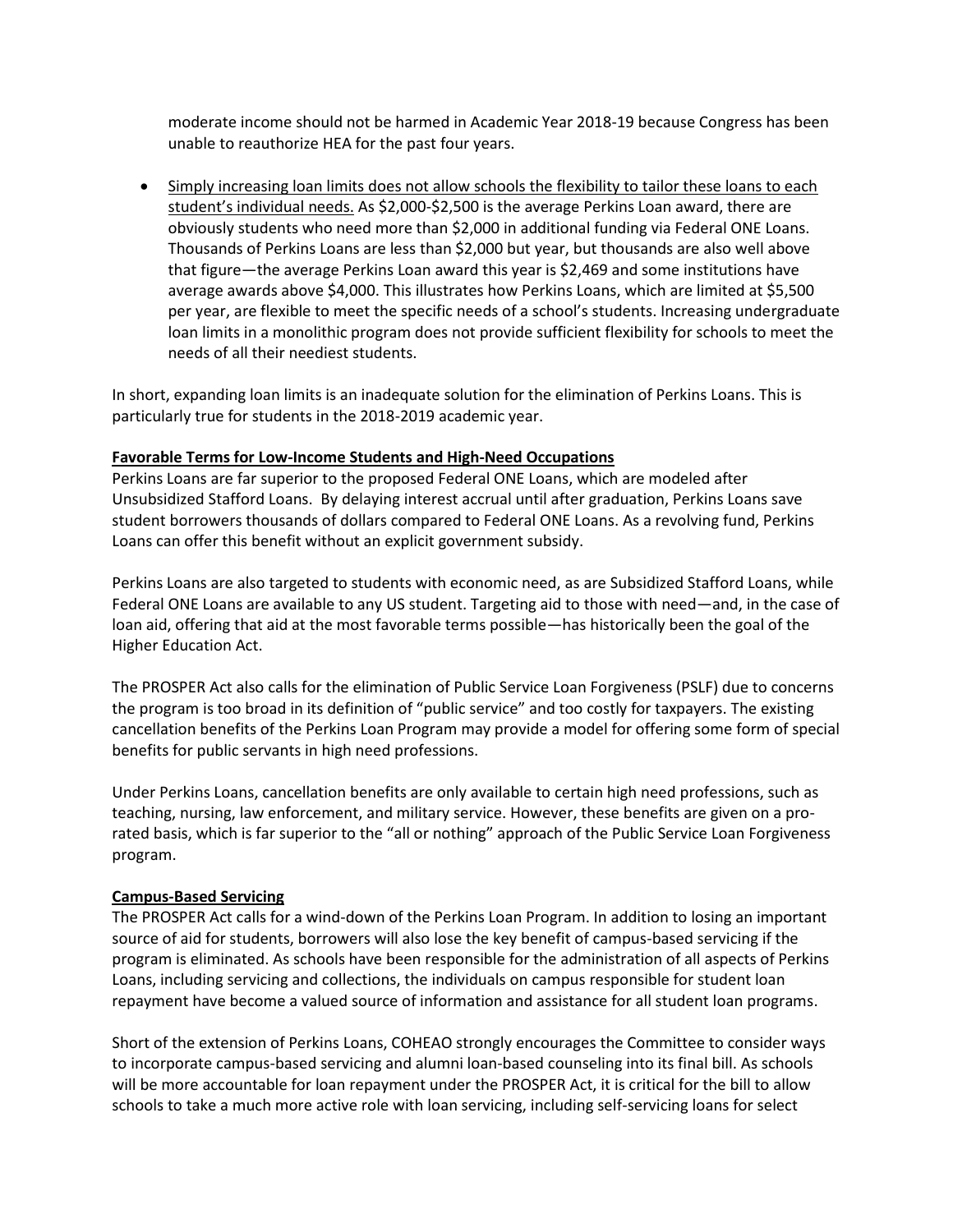populations of borrowers. Campus-based servicing should not be mandated in any way outside of the Perkins Loan context, but institutions that wish to take on more responsibility in terms of their students' repayment of loans should be allowed—and appropriately paid—to do so.

## **Campus Flex**

COHEAO has developed the "Campus Flex" proposal for the Campus-Based Aid programs. In place of the PROSPER Act's "One Grant/One Loan/One Work Study" model, Campus Flex would create "One Grant/One Loan/One Campus-Based" and allow for the retention of Perkins Loans and Supplemental Educational Opportunity Grants (SEOG) while simplifying the Campus-Based programs. Campus Flex would simplify the Campus-Based programs by transforming them into a single allocation, but then allowing schools flexibility in distributing the funds in the best way to serve their students with need through Perkins Loans, Work-Study, and SEOG. Highlights of the Campus Flex Proposal are included below:

- *Authorize One Single Appropriation: Historically, FWS, FSEOG and the Perkins Loan program each have had their own line item. In the Campus Flex proposal, Congress would provide campuses with one appropriation for the three campus-based programs.*
- *Allow the Campus-Based Aid Programs to Better Serve Students as Emergency Aid. Campus Flex will expand aid administrators' discretion to provide campus-based funds to low and moderateincome students, particularly in cases of emergency aid. By reducing the regulatory burdens faced by aid administrators today when they exercise professional judgment, Campus Flex would allow more institutions to provide more students with emergency aid, which will improve retention and completion rates.*
- *Consolidate the Allocation Formulas: Currently, each campus based aid program has its own, somewhat different allocation formula. Campus Flex simplifies the programs by shifting to only one allocation formula. The controversial "base guaranty" in the federal formulas for allocating appropriated funds for the campus-based programs to participating campuses is phased out so that newer campuses or campuses that have grown substantially in size are no longer disadvantaged.*
- *Retain Characteristics, Purpose and Function for Each Program: The individual purpose and structure of each of the campus-based programs is maintained. However, the programs' authorizing sections in three different Parts of Title IV of the Higher Education Act would be consolidated into one Part.*
- *Allow Institutions of Higher Education to Determine the Allocation Between Programs: Campus aid administrators would determine the allocation of appropriated funds among the three campus-based programs according to their students' needs for that academic year. Campus Flex expands the transfer now permitted between programs by allowing the transfer of Perkins Loan interest collections to SEOG and FWS. This gives aid administrators the ability to modify their allocations of limited campus-based program funding in order to meet the varying, individual needs of their students.*